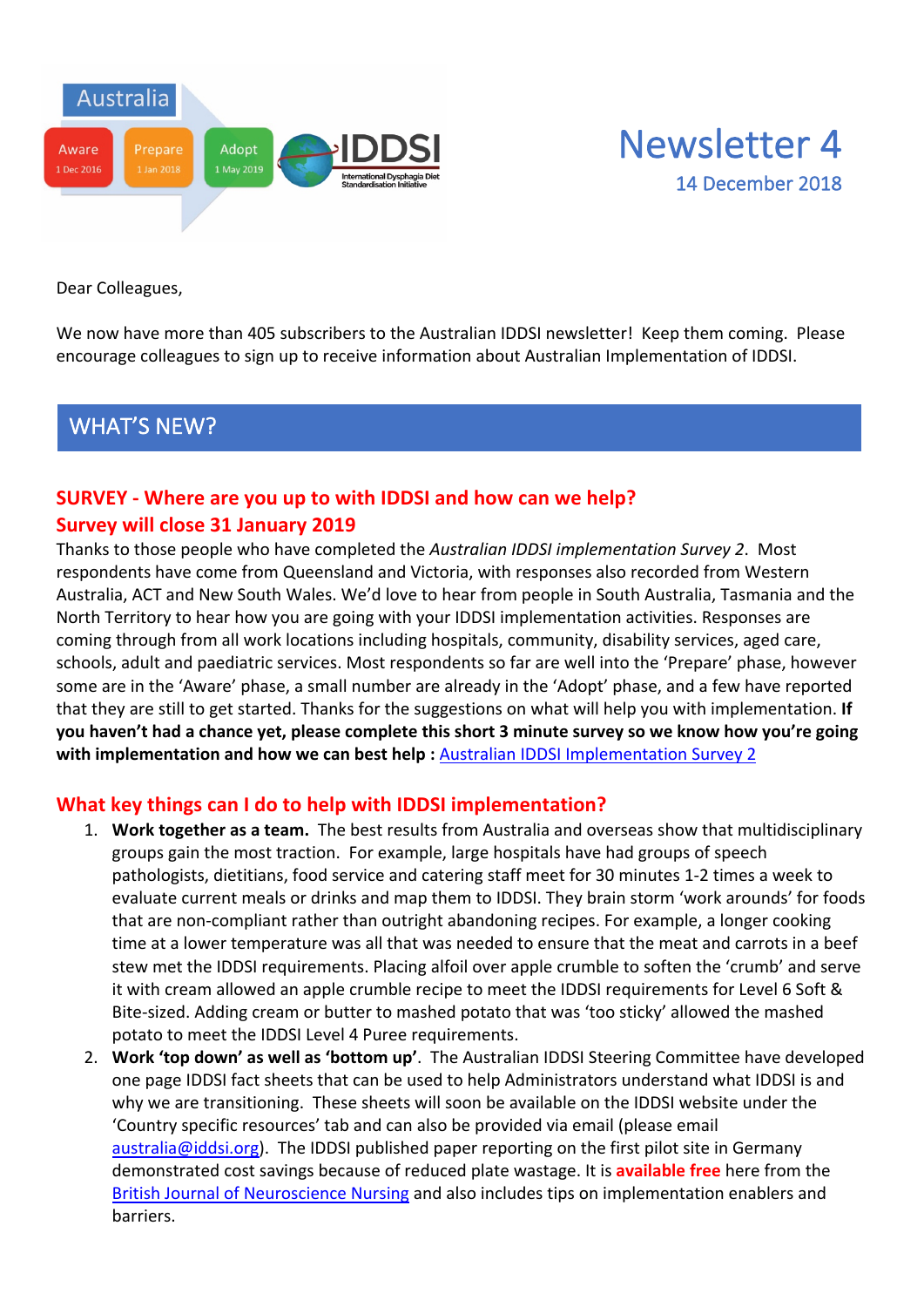- 3. **If it seems too overwhelming, choose one area to start with**. Some groups have chosen to start just with changes to IDDSI drinks, and once they have transitioned those, they will commence with IDDSI foods. Some have chosen to start with just one IDDSI level – e.g. Level 4 Puree, and once that has been established, move onto the next level.
- 4. **Raise awareness in your workplace** Resources like posters help people understand that change is coming. There are posters on the IDDSI website under the Resources tab, and then choose 'IDDSI 101 Print and Post'. IDDSI International is also poised to release a Whole Framework Poster and Patient Handouts for each of the IDDSI levels. The Australian Steering Committee will have some Australia specific posters available early in 2019. **CONGRATULATIONS to Queensland Health** and lead IDDSI Champion Denise Cruikshank for her idea to create an **IDDSI Screen-Saver** as part of a campaign to help alert staff to the change to IDDSI. You will soon be able to see Denise's presentation about the Queensland Health IDDSI Implementation journey on the IDDSI videos section of the resources page. Thank you, Denise and Queensland Health, for your generosity in sharing your experiences and tips.
- 5. **Think outside the box** Partner with Universities and students to help with testing and mapping activities and resource development. Students from dietetic and speech pathology programs have assisted with mapping activities and presentations as part of their placements in Brisbane and Mt Isa health facilities.

#### **Are you catching up on IDDSI in Australia?**

New Australian webinars have been recorded and will soon be available for viewing **free of charge** on the IDDSI Resources page under the *Videos* and also the *Webinar recordings* tab. Webinar content is relevant to all stakeholders (Clinicians, Food service, Catering, Industry, Suppliers, Government, NGOs, Professional Associations, Individuals with dysphagia, Carers)

**Recorded Webinars soon to be available** (6 Australian webinars have been presented and recorded over November and December 2018. With other resource development and correspondence, there has been a small backlog to get these edited and uploaded to the IDDSI website. These recorded webinars will be available for viewing in late December 2018 or early January 2019 **free of charge** on the IDDSI Resources page under the *Videos* and also the *Webinar recordings* tab.

- IHHC Webinar 5: IDDSI Fork pressure test for Level 6 Soft & Bite-Sized. This webinar provided detailed information on Level 6 Soft & Bite-Sized and answered questions that had arisen on the IDDSI Flow Test.
- IDDSI and Paediatrics was recorded on 12 November 2018. Many thanks to the clinicians who participated in the webinar – suggestions arising from the webinar are in progress. Paediatric clinicians have also been actively testing and mapping thickened infant milk/formula and sharing their results. Thank you for your generosity.
- Implementing IDDSI in Queensland Health the journey to a new standard presented by Denise Cruikshank on 20 November 2018. This was a thorough presentation on a state wide approach to IDDSI implementation. One of the key learnings was having an IDDSI champion from each site, monthly meetings of the champions and dissemination back to sites using a hub-and-spoke model. An educational video was also developed and shared during the presentation with many thanks.
- IDDSI and Aged Care Facilities was recorded on 26 November 2018. This webinar looked specifically at changes to the food levels, and preliminary information about Level 7 Easy to Chew for food that is soft, but not necessarily bite-sized.
- IDDSI and Food Service was recorded on 5 December 2018. This webinar reviewed the IDDSI levels with a focus on testing methods, writing compliance IDDSI compliance into tender documents and managing the 'foods to include' vs 'foods to avoid' topics
- IDDSI and Disability Services was recorded on 10 December 2018. This webinar reviewed the IDDSI levels and highlighted the disability groups that have been contacted in Australia to date. It also provided information from the NSW Ombudsman's 2018 Deaths of People with Disability in